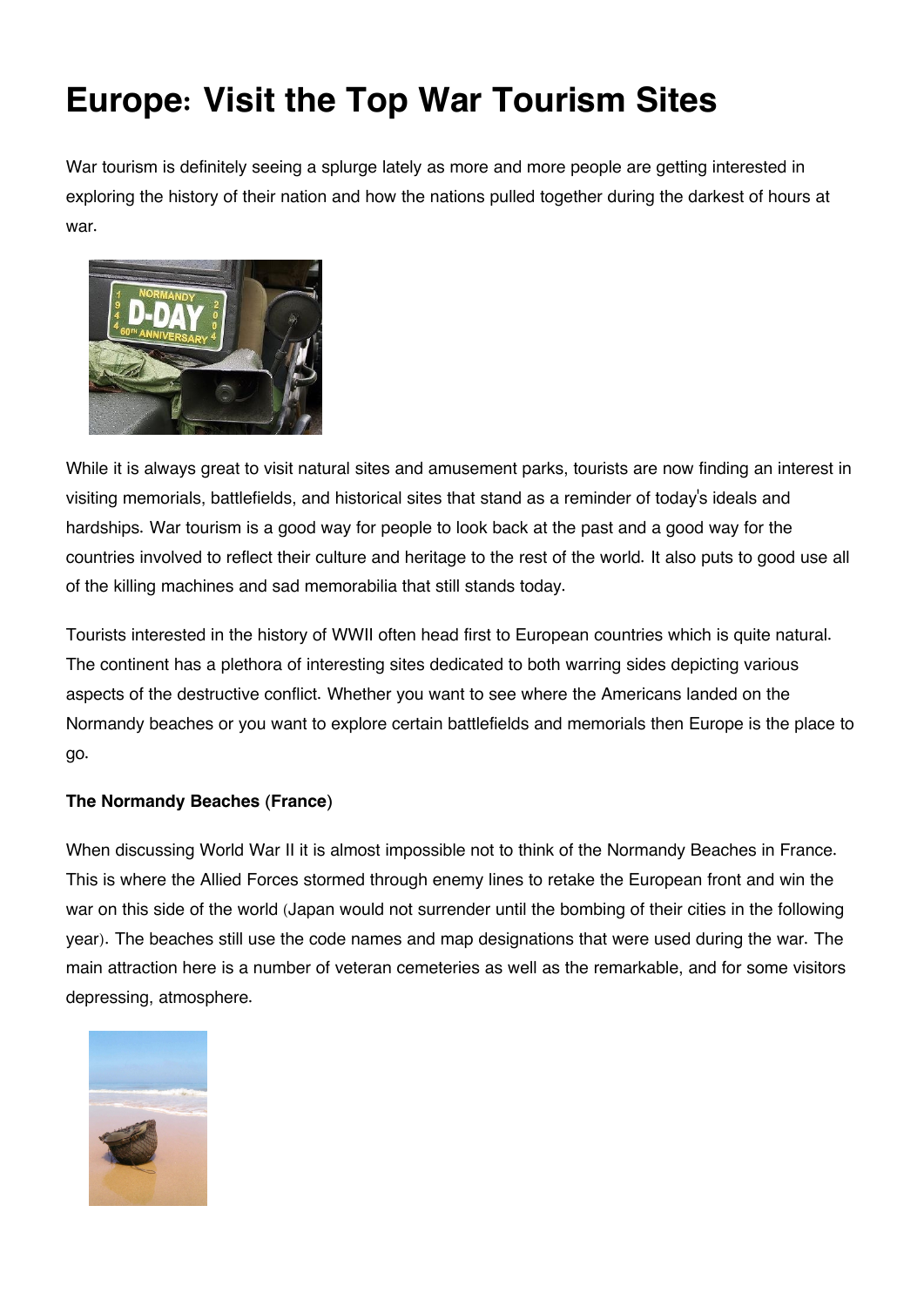### **The Panzer Museum (Munster, Germany)**

The museum is renowned for its collection of tanks coming from World War I and World War II alike. The very first armored vehicle ever deployed in Germany is also displayed here in perfect state. This is what makes the museum a must-see destination – the tanks are all in tip-top condition. With no less than forty different tanks displayed outside of the museum and in four halls you will have your fill of war vehicles at one spot. Besides there are several other tank museums in France, the Netherlands, and UK.

## **The American Cemetery (Luxemburg)**

This cemetery is one of only fourteen permanent American cemeteries erected during WWII for American military on foreign shores. This makes it a pivotal destination for Americans looking throughout Europe for WWII sites. The area of Luxemburg City was freed from Axis Forces on the 10th of September, 1944 and in the following years the cemetery was erected. More than five thousand soldiers are buried here and thus the cemetery covers over fifty acres of land.



## **Fort Douaumont (Verdun, France)**

This fort sprawls over three kilometers underground and is one of the most complicated military facilities ever constructed during the First World War. It was used extensively until it was conquered by enemy forces in 1915 and then recaptured in 1916. Later on it became a key stronghold during the Second World War. While forts have been made famous during both wars, this is the only fort that covers so much ground and still keeps a whole track of different memorabilia from both wars. There are gun turrets, open cannon holes, long corridors and even various memorials inside the tunnels.

## **D-Day Museum (Portsmouth, UK)**

Most museums will focus on displaying tanks, weaponry, memorials and cemeteries but the D-Day museum in Great Britain has one element that no other war tourism spot has: the Overlord Embroidery. This is an 83-meter long tapestry that displays all of the major events that took place during the historical Operation Overlord and the events that took place afterwards. There are thirty four sections to the banner and you can take a look at the long banner with or without a guide as you look at the different portrayals of the liberation operations in Western Europe. Moreover there are films, dioramas, some tanks and weaponry on display as well as informative tours that all explore the pivotal day of the Second World War: D-Day.